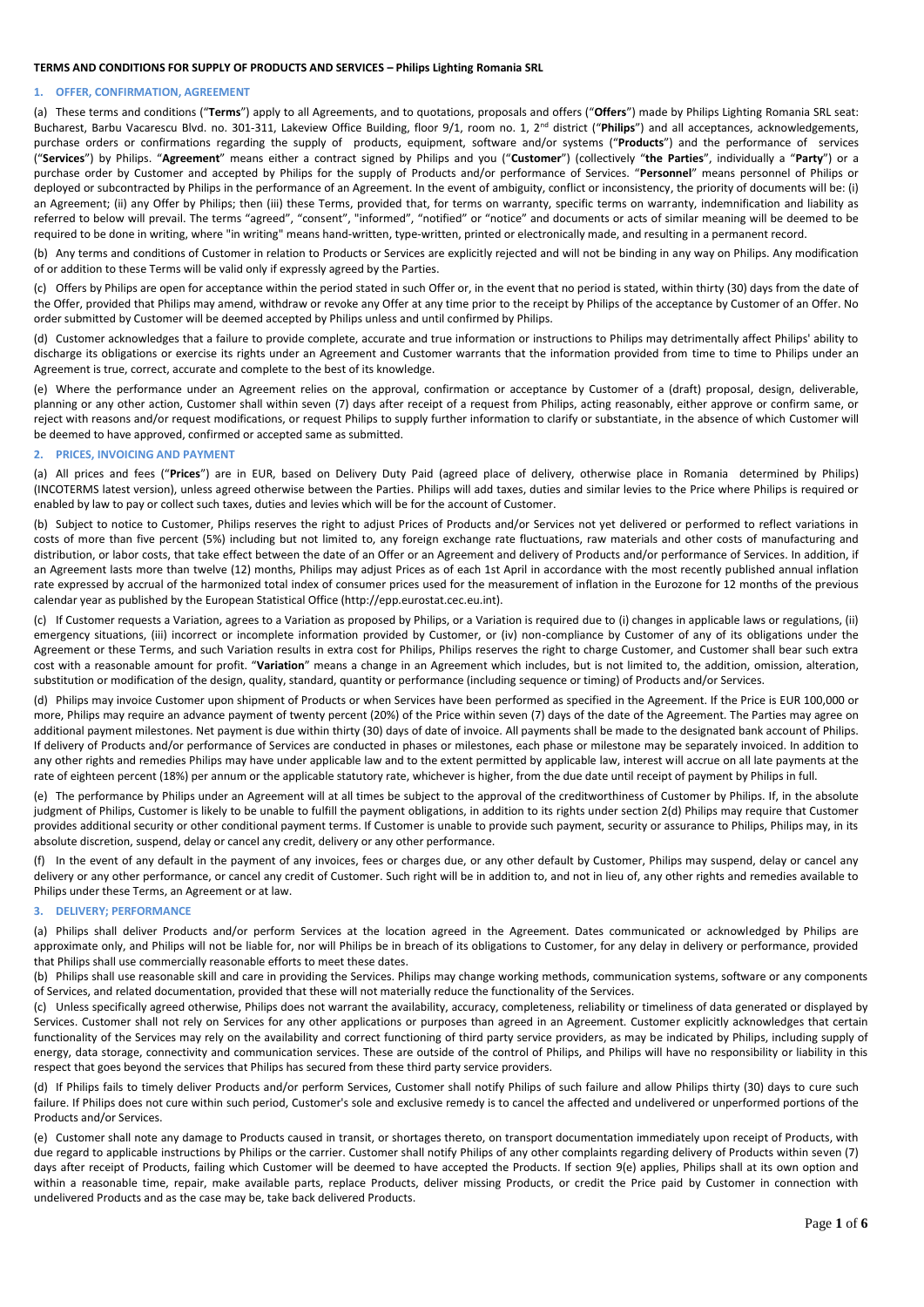(f) Minor Defects will not prevent or suspend acceptance by Customer of the Products and/or Services and shall be corrected by Philips within a reasonable time. "**Minor Defects**" are insignificant defects or anomalies which do not substantially hinder correct operation and normal use in accordance with the defined specifications for the Products and/or Services.

(g) Customer is responsible for: (i) the definition and the choice of Products or Services; (ii) the use of deliverables resulting from the performance of Services; (iii) (any fault in) any associated material, equipment, tooling or accessories, not supplied by or under responsibility of Philips, or not approved by Philips; and (iv) any action or activity that is required for equipment that has been modified or altered by Customer or any third party without prior consent of Philips, or any action or activity by Philips that is required for any repair, maintenance, or services performed on the Products or parts thereof, by anyone other than authorized persons of Philips.

(h) Customer shall provide all necessary site preparation work, information, instructions, site access, inspections, approvals, permits and authorizations and all other reasonable assistance in an accurate and timely manner. In the event of delay in delivery of Products or the performance of Services for reasons not attributable to Philips or due to a Variation, Philips will be entitled to a reasonable extension of time and compensation for any damages and/or costs incurred by such delay or change by Customer.

(i) Philips may move items to its workshop if that is more efficient for its performance under an Agreement.

(j) Customer is responsible for all information, constructions, orders, instructions, material, and for activities of third parties (excluding subcontractors of Philips) provided by Customer to Philips in relation to an Agreement. Philips will be entitled to rely on the accuracy and completeness of any and all information furnished by Customer in the context of an Agreement, also where Philips provides data collection, design or audit services. Upon request of Philips, Customer shall promptly provide any other information, services or support under Customer's control and relevant to the performance by Philips under an Agreement.

(k) In the event of delay or interruption in delivery of Products or the performance of Services for reasons not attributable to Philips or due to a Variation, the timelines for performance by Philips will be amended accordingly and Philips will be entitled to a reasonable compensation by Customer for any damages and/or costs incurred by such delay or change. In the event of waiting times of more than four (4) hours, Philips may charge Customer a full working day and Philips may provide Customer with a new time of the repeat visit at the cost of Customer.

# **4. USE RESPONSIBILITIES OF CUSTOMER**

This section applies where the appropriate performance of Services by Philips relies on specific use requirements of Products by Customer:

(a) Customer shall use the relevant Products and Services only for its intended purposes and in accordance with their installation and operation manuals, warranty policy and any other terms and conditions applicable to such Products and Services. Customer shall follow any instructions given by Personnel. Customer shall handle equipment (including cablings, fittings and electricity supply) with care and shall protect it against damage and external influences.

(b) Customer shall use any software in accordance with applicable (end-user) software license conditions, a copy of which Philips shall provide on request and where applicable, keep a full back-up of software installed readily available. In the event of a software error, Customer shall make notes of error messages and provide the information to Philips. Customer shall support Philips in updating or replacing software used in connection with performance under an Agreement.

(c) Customer shall not perform any activity (or permit such activity) on any equipment used by Philips in the performance of Services, except normal use in accordance with the specifications or with prior approval by Philips. In the event of any unauthorized actions, Philips may suspend the Services until the equipment has been restored to its original compliant state, and charge Customer on the basis of a Variation, and any warranty obligations of Philips under the Agreement concerned will be null and void. Any changes to equipment owned by Philips will be exclusively owned by Philips, even if such changes have been performed by or for Customer.

(d) For Service activities via connection to a data-processing system from a remote location, (i) Customer shall at its own expense and risk establish external system access for service staff of Philips (or its subcontractors); and (ii) Customer shall make available technically competent staff as and when required to support Philips.

(e) In the event that Customer does not comply with these Terms or the terms under an Agreement, Philips may adjust any promise by Philips regarding benefits or effects of Services for the probable consequences of not complying, and, in addition, for failures or fluctuations of electric power, Force Majeure and other unusual external influences, and Variations. The consequences of such adjustments will be for the account of Customer.

(f) In the event of on-site Services, Customer shall secure access to and availability of the site, including traffic management, without obstacles or any additional costs to Philips, to enable Philips to perform Services efficiently and at the agreed time schedules.

(g) At reasonable notice by Philips and during business hours, Customer shall assist Philips in verifying Customer's compliance with an Agreement.

# **5. DESIGN SERVICES**

(a) If included as part of Services, Philips shall provide design services in accordance with specifications as agreed by the Parties.

(b) All documents, data, drawings, schedules, designs or other information obtained from Philips or created by Philips in whatever form will remain the property of Philips. Unless otherwise agreed, Philips will own all IPR in deliverables from the performance of the design Services. Customer shall not use, publish, copy or disclose these without prior approval of Philips, which approval Philips may grant subject to certain conditions, including the payment of a reasonable fee.

## **6. INSTALLATION**

This section applies where Philips will perform construction, cabling, repair or installation activities ("**Installation**" or "**Install**") under an Agreement:

(a) Customer is responsible for the timely completion of the preparatory works in conformity with requirements set by Philips. Customer shall put all necessary information, material, tools, constructions and other facilities at the disposal of Philips prior to the agreed start of Installation, and in such a manner that Philips can Install in the most efficient manner. Customer shall notify Philips before the start of the Installation about the location of any cables, electric power lines, water pipes or the like. Customer shall furnish to Philips surveys describing physical characteristics, legal limitations and utility locations for the Installation site.

(b) Customer shall prepare the site and maintain the site conditions (including infrastructure) in compliance with applicable laws, including, but not limited to, all health and safety, electrical and building codes relevant to the Products and any other equipment to be Installed. Customer shall (i) not call Personnel upon site until all preparatory works have been satisfactorily completed; (ii) provide a fully qualified electrician to support Philips as and when required while working on site; (iii) provide utilities (including gas, water, electricity and connectivity), heating and lighting necessary for the performance of the Installation; (iv) provide adequate and lockable rooms for Personnel (equipped with sanitary installations) and storage of tools and instruments on or near the site; (v) collect the materials that are replaced by Products and any other equipment supplied by Philips (and remove these from the site) and (vi) assist Philips with Installing and testing monitoring and control software.

(c) Upon request of Philips, Customer shall arrange for the temporary shut-down of facilities at the site (including, but not limited to, hot and chilled water systems) as may be reasonably required by Philips for the performance of the Installation.

(d) Philips shall Install the relevant Products and decommission the equipment to be replaced by such Products in accordance with the Agreement. Philips shall collect and remove the packaging materials of the Products it installs.

(e) Upon finalization of Installation, Philips shall notify Customer in accordance with the acceptance protocol agreed between the Parties. In the event that no such protocol has been agreed, within five (5) days after notice, Customer shall check and test the Service set-up, the Products supplied and/or Installed by Philips and notify Philips in the event of any Defect, in the absence of which Customer will be deemed to have accepted the Service set-up, the Products supplied and/or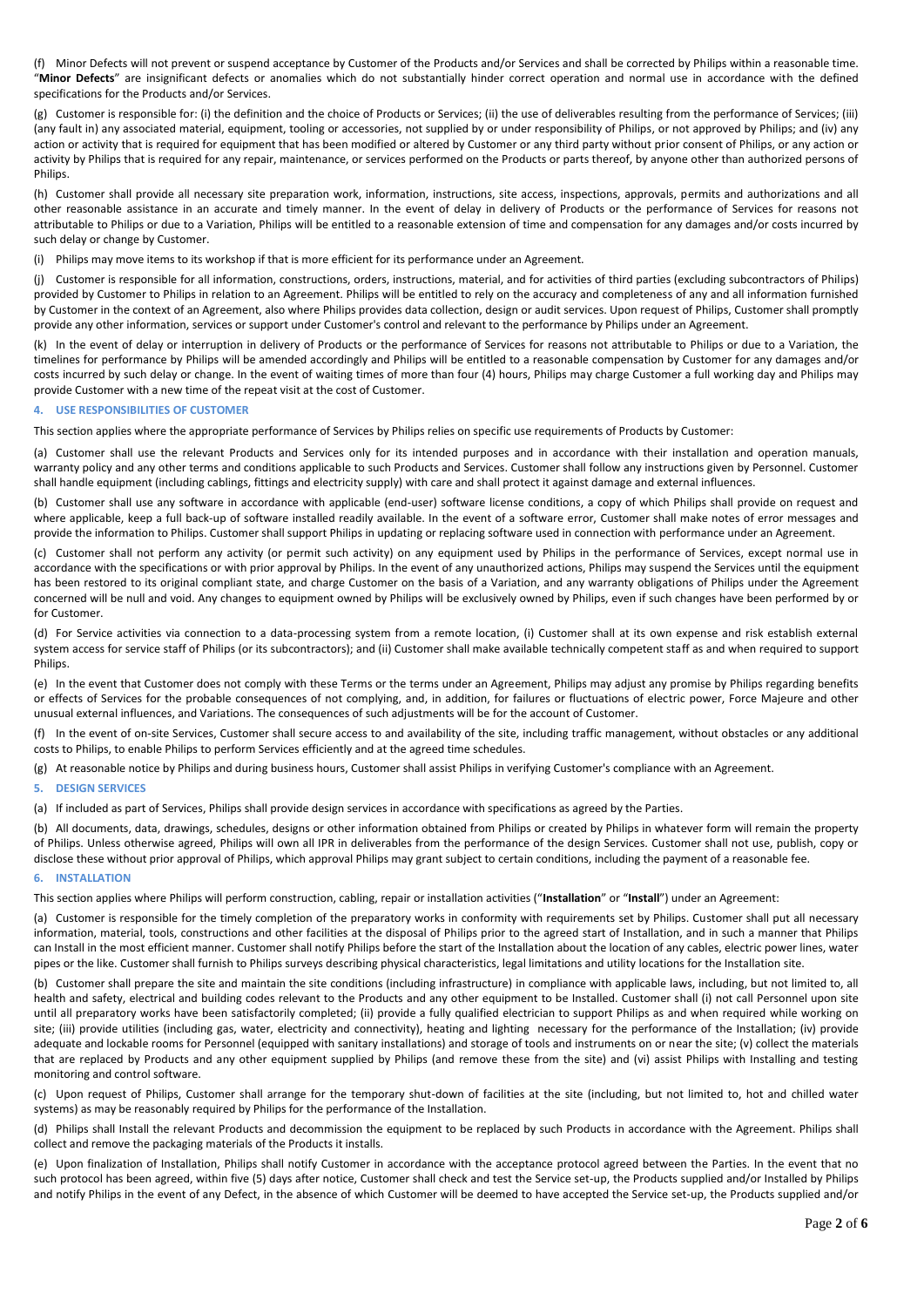Installed five (5) days after notice, without Defect. Philips shall resolve Defects so notified within a reasonable period.

# **7. TITLE AND RISK**

(a) Unless explicitly agreed otherwise, title in Products that are not sold to Customer but that are used by Philips in the performance of Services, will remain the sole ownership of Philips or its financiers.

(b) Title in Products sold under an Agreement will pass to Customer only when Philips has received payment for such Products in full and, to the extent permitted by applicable law, Philips received payment in full of all other amounts due by Customer under any agreement with Philips. Until title in Products has passed to Customer, Customer shall not assimilate, transfer or pledge any of the Products, or grant any right or title in the Products to any third party, except in the normal course of business. Customer shall ensure that the Products remain identifiable as Products owned by Philips. In the event of breach by Customer, Philips may request return, at Customer's cost, of Products in which the title has not yet passed and Customer shall fully cooperate to enable Philips to collect such Products and de-install if necessary, including granting Philips (or its representative) free access to the location of the Products and other equipment used by Philips in the performance of Services.

(c) Risk of loss in Products will pass to Customer upon delivery by Philips to Customer in accordance with the applicable INCOTERMS.

# **8. FORCE MAJEURE**

Philips will not be liable for any failure or delay in performance resulting from (i) interruptions in the Product manufacturing process or (ii) Force Majeure. In that event, the relevant performance will be suspended for the period such interruptions or Force Majeure continues. "**Force Majeure**" means any circumstances or occurrences beyond the reasonable control of Philips - whether or not foreseeable at the time of an Agreement - as a result of which Philips cannot reasonably be required to execute its obligations, including non-performance by suppliers of Philips or by third parties on which Services rely (including connectivity and communication services), and further includes, without limitation, acts of God, natural catastrophes including earthquake, lightning, hurricane, typhoon, flooding or volcanic activities or extreme weather conditions, strikes, lock-outs, war, terrorism, civil unrest, riots and similar, sabotage, vandalism, industry-wide shortages, breakdown of plant or machinery, fault or loss of electricity supply, cyberattacks and hacking. In the event that Force Majeure extends for a period of three (3) consecutive months (or in the event that the delay is reasonably expected by Philips to extend for a period of three (3) consecutive months), Philips will be entitled to cancel all or any part of an Agreement without any liability towards Customer.

### <span id="page-2-0"></span>**9. LIMITED WARRANTY AND DISCLAIMER**

(a) Subject to these Terms and the terms of an Agreement, for the limited warranty period specified in section [9](#page-2-0)[\(d\)](#page-2-2) Philips warrants to Customer that Products (excluding any software that is not embedded by Philips in or delivered with any Products or software which is subject to copyright owned by a third party) and Services will be free from Defects. A "**Defect**" (or "**Defective**") means, in relation to a Product, that a Product has a defect in material or workmanship which cause the Product to fail to operate in accordance with the specifications provided by Philips, with consideration given to the overall performance of the Product (and a "**Defect Product**" refers to a Product with a Defect); and in relation to a Service, means that the Service has not been performed in a competent, diligent manner. (b) Unless otherwise agreed by the Parties, Philips does not provide any warranty for third party products, software, applications or non-Philips branded products, software, or services, and customized products.

(c) Philips may provide to Customer further warranty terms specific to Products and/or Services. These warranty terms will be deemed to be part of the Agreement and these Terms.

<span id="page-2-2"></span>(d) Warranty for Products will expire after one (1) year from delivery to Customer (or such other period as may be agreed upon by the Parties). Warranty for software will expire after ninety (90) days from delivery. Warranty for Services will expire one (1) year after performance of the Service, except that softwarerelated Services are warranted for ninety (90) days.

<span id="page-2-1"></span>(e) In order to be entitled to make a valid claim under warranty, Customer shall promptly notify Philips of alleged Defect Products or Defective Services prior to expiration of the warranty period. Philips shall, within a reasonable time, at its own option, repair or offer replacement products for Defect Products, or remedy or supplement any Defective Services. If despite reasonable efforts of Philips, a Defect Product cannot be repaired, no replacement product can be supplied or Defective Services cannot be remedied or supplemented, Philips shall make an appropriate refund or credit of monies paid by Customer for those Defect Products or Defective Services. Repairs, replacements or remedies will not extend or renew the applicable warranty period. Customer shall obtain consent from Philips on the specifications of any tests it plans to conduct to determine whether a Defect exists. Philips may replace Defect Products with a product that has minor deviations in design and/or specifications which do not affect the functionality of such Product. Any replaced or credited Products will become Philips property as soon as these have been replaced or credited.

(f) Customer shall bear the costs of access for remedial warranty efforts by Philips (including removal and replacement of systems, structures or other parts of Customer's facility), de-installation, decontamination, and re-installation of Defect Products. Customer shall not return Products to Philips without prior written consent of Philips and unless in accordance with applicable Philips' return policies. In the event that Philips decided that a claim under warranty is not valid, Customer will bear the costs incurred by Philips in handling, testing and transport of Products returned.

(g) The warranties and remedies in an Agreement and/or these Terms are conditional upon (i) proper storage, installation, use, operation, and maintenance of Products, all in accordance with user manuals, warranty policies and other instructions or terms communicated by Philips to Customer; (ii) Customer keeping accurate and complete records of operation and maintenance during the warranty period and providing Philips access to those records; and (iii) modification or repair of Products or Services only as authorized by Philips. Failure to meet these conditions renders the warranty null and void. Philips will not be responsible for normal wear and tear and environmental or stress testing.

(h) The indemnification and warranty provisions in these Terms and/or an Agreement are for the protection of the Parties only and will not establish, of themselves, any liability to third parties or the public. Nothing in these Terms or an Agreement will be construed to create any duty to, any standard of care with reference to, or any liability to any person not a party to an Agreement.

(i) Subject to the exclusions and limitations in section [12](#page-3-0) and subject to applicable law, section[s 9](#page-2-0) an[d 12](#page-3-0) state the entire liability of Philips in connection with Defect Products or Defective Services, regardless of when the Defect arises, and whether a claim, however described, is based on contract, warranty, indemnity, tort or extra-contractual liability (including negligence), strict liability or otherwise, and will extend directly to Customer only and not to Customer's customers, agents or representatives. Philips expressly disclaims all other warranties, whether express or implied, including but not limited to any warranty against infringement or implied warranties of merchantability or fitness for a particular purpose. An essential purpose of the limited exclusive liabilities and remedies under the warranty is allocation of risks between Philips and Customer, which allocation of risks is reflected in the Prices.

# **10. RIGHTS IN SOFTWARE, DOCUMENTATION AND INTELLECTUAL PROPERT**

(a) Subject to these Terms and the terms of an Agreement, the supply by Philips to Customer under an Agreement of Products and/or Services (including deliverables, documentation, application, tools in relation thereto, and/or software embedded therein) implies the non-exclusive and non-transferable limited license (without the right to grant sublicenses) to Customer under any intellectual property rights (including patents, utility models, registered and unregistered designs, copyrights, database rights, trademarks, domain names, trade secrets, know-how, semiconductor IC topography rights and all registrations, applications, renewals, extensions, combinations, divisions, continuations or reissues of any of the foregoing, collectively: "IPR") of Philips to, for Products, use or resell the Products as sold by Philips, and, for Services, to use the Services during the term of the applicable Agreement in accordance with the applicable Service description. A Product or Service may be accompanied by an (additional or not) separate (end-user) license agreement, in which event the terms of that separate (end-user) license agreement will apply as well (and will prevail in the event of conflict). No rights to IPR are conferred to Customer or any third party other than explicitly granted under these Terms. This also applies where Philips provides design services.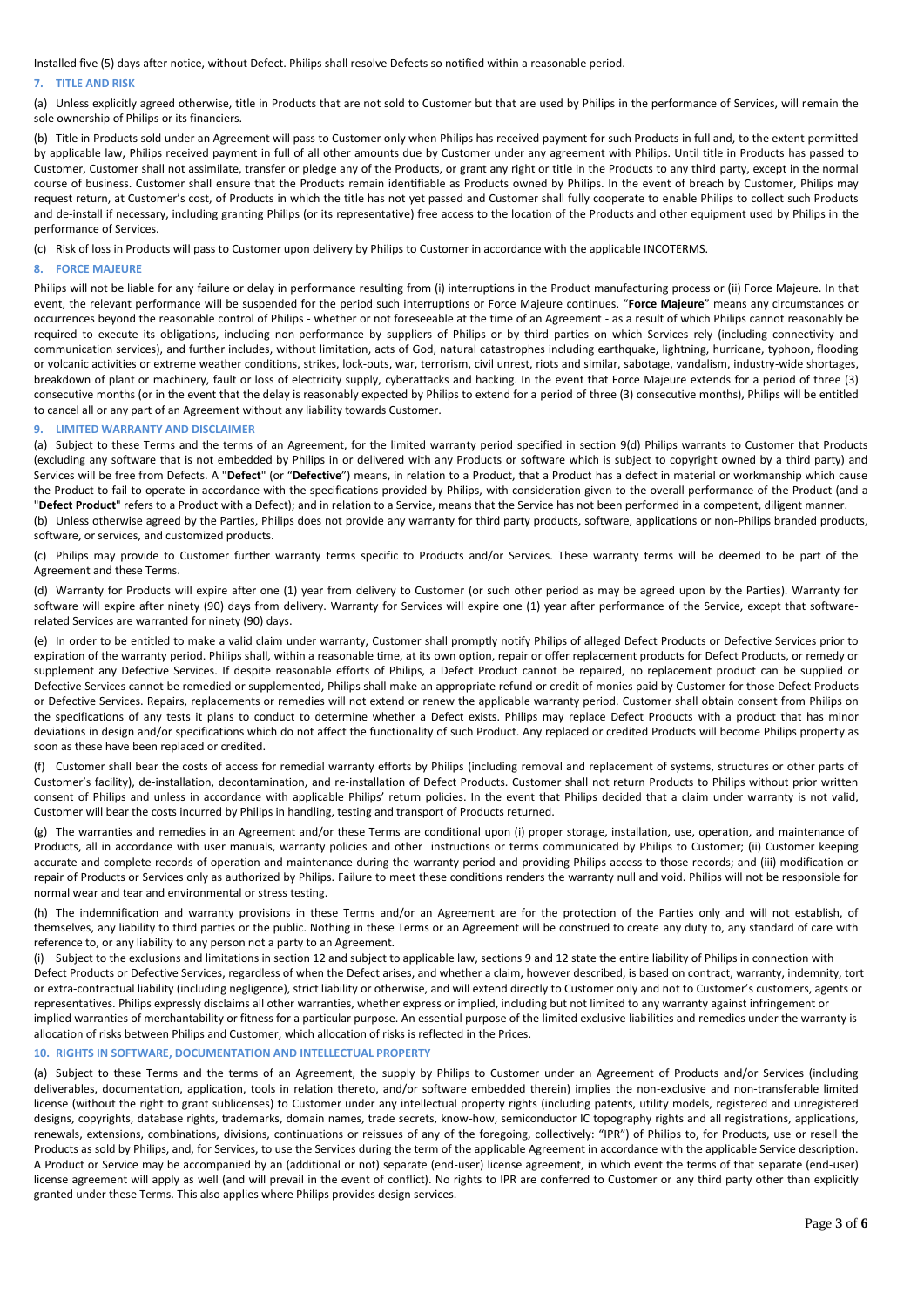(b) Customer shall not and shall not permit any third party to: (i) copy, reproduce, distribute, modify, adapt, alter, translate, or create derivative works from any software residing in or provided by Philips in conjunction with any Products and/or Services; (ii) assign, sublicense, lease, rent, loan, transfer, disclose, or otherwise make available such software; (iii) merge or incorporate such software with or into any other software; or (iv) reverse assemble, decompile, disassemble, or otherwise attempt to derive the source code or the algorithmic nature for such software, or to decode, de-crypt or neutralize any security measures in software or remove or circumvent the protection of software, without authorization from Philips except as explicitly allowed under applicable law; (v) perform any action with regard to software in a manner that would require the software, or any derivative work thereof, to be licensed under Open Source Terms, including but not limited to: (a) combining the software or a derivative work thereof with Open Source Software, by means of incorporation or linking or otherwise; or (b) using Open Source Software to create a derivative work of the software, where "**Open Source Software**" means any software that is licensed under open source license terms that require as a condition of use, modification or distribution of a work: (1) the making available of source code or other materials preferred for modification, or (2) the granting of permission for creating derivative works, or (3) the reproduction of certain notices or license terms in derivative works or accompanying documentation, or (4) the granting of a royalty-free license to any party under IPR regarding the work or any work that contains, is combined with, requires or otherwise is based on the work.

(c) Customer acknowledges that third parties may own intellectual property rights related to software and Customer shall reproduce, without any amendments or changes thereto, any proprietary rights legends of Philips or its third party suppliers in any software or documentation provided by Philips. If and to the extent IPR in software is owned by third parties, the license terms of these third parties will apply instead of these Terms to such third party software. Additional, specific (end-user) license terms (and fees) may apply, provided that Philips has informed Customer of such terms.

(d) Philips will be free to use in any way or from any ideas, suggestions, feedback or recommendations by Customer to Philips regarding Products or Services ("**Feedback**"), without payment of royalties or other consideration to Customer. Feedback will be considered confidential information and be subject to section 13. Philips will own all IPR in Feedback. Philips is entitled to use deliverables and creations resulting from the performance of Services for its own publicity or for promotional purposes.

# <span id="page-3-1"></span>**11. INTELLECTUAL PROPERTY RIGHTS INDEMNITY**

<span id="page-3-2"></span>(a) Customer shall promptly notify Philips of any third party claim alleging that any of the Products and/or Services supplied under an Agreement infringes any third party IPR.

(b) Upon such notice, Philips shall at its own option and at its own expense either: (i) procure for Customer the right to continue using such Product and/or Services; or (ii) provide a replacement non-infringing product for such Product of equivalent functionality; or (iii) modify such Product such that it is no longer infringing; or (iv) remedy such Service; or (v) make an appropriate refund or credit of monies paid by Customer for that Products and/or Services.

<span id="page-3-3"></span>(c) In the event that a claim referred to under section [11](#page-3-1)[\(a\)](#page-3-2) results in any legal proceedings, Customer shall give Philips full authority, at the option and cost of Philips, to settle or conduct the defence of such claim. Customer shall provide Philips with all assistance as Philips may reasonably require in connection with such defence of such claim. Customer shall not enter into any settlement in connection with any such claim, nor incur any costs or expenses for the account of Philips without the prior consent of Philips.

(d) Subject to the provisions of sections [11\(a](#page-3-1)) an[d \(c\)](#page-3-3) an[d 12,](#page-3-0) Philips shall reimburse Customer in respect of any final award of damages by a court of competent jurisdiction holding that a Product and/or Service as supplied by Philips under an Agreement directly infringes any third party IPR, provided that the infringement is held to be directly and solely attributable to the use by Customer of the Products and/or Service as supplied by Philips under the Agreement.

(e) Notwithstanding anything to the contrary provided in these Terms, Philips will not be liable for, and the obligations of Philips set out in this section [11](#page-3-1) will not apply to: (i) any claim of infringement of third party IPR resulting from compliance with Customer's design, drawings, specifications or instructions in respect of Products and/or Services; or (ii) use of any Products, deliverables or Services other than in accordance with its specifications or any claim based on or resulting from any modification or adaptation of a Product and/or Service made by or on behalf of Customer; or (iii) any third party IPR covering any assembly, circuit, combination, method or process, in the manufacture, testing or application in which such Products and/or Services supplied by Philips may have been used; or (iv) any claim of infringement resulting from compliance with an industry standard applying to the Products or Services; or (v) any claim based on infringement of any third party IPR where the damages claimed are directly or indirectly based on the quantity or value of products manufactured or services provided by means of the Products and/or Services, or on the volume or amount of use of Products and/or Services, irrespective of whether such claim alleges that Products and/or Services as such, or their use, infringe or contribute to the infringement of any such IPR; (vi) any claim of infringement of any third party IPR arising or made after three (3) years from the delivery of Products and/or the performance of the Services to which the claim relates; or (vii) any claim of infringement of any third party IPR arising or made after twelve (12) months from the termination or expiry of the Agreement concerned. In that event, Customer shall fully indemnify Philips against any award of damages for any such infringement and shall reimburse all costs incurred by Philips in defending any suit or proceeding for such infringement, provided that Philips promptly notifies Customer of any such suit or proceeding for infringement and, if so requested, gives Customer full authority to conduct the defence thereof.

(f) In the event that Philips receives notice claiming infringement of third party IPR in relation to any Products and/or Services supplied or to be supplied under an Agreement, Philips may, in order to limit or avoid liability, suspend or discontinue the supply or performance to Customer of the Products and/or Services or parts to which such notice relates and Philips will not be liable to Customer by virtue of such suspension or discontinuation.

(g) Subject to the exclusions and limitations set forth in section [12,](#page-3-0) the foregoing states the entire liability of Philips for infringement of third party IPR in connection with the supply of Products and/or Services.

# <span id="page-3-0"></span>**12. LIMITATION OF LIABILITY; INDEMNITY**

(a) Notwithstanding anything and/or other provision in these Terms, the total liability of Philips for all claims of any kind arising from or related to an Agreement (including, but not limited to, any indemnities, contractual penalties or liquidated damages and claims under warranty) will not exceed the lower of (i) ten percent (10%) of the total price for such Products and/or Services; or (ii) in the event Products and/or Services are supplied in phases or milestones, ten percent (10%) of the total price for such phase/milestone for all claims arising from or related to such phase/milestone, or (iii) EUR 250,000. Philips's maximum total liability for claims not directly related to Products and/or Services supplied will not exceed EUR 50,000.

(b) Philips will not be liable for any lost profits, lost savings, loss of data, loss of reputation, loss of goodwill, indirect, incidental, punitive, special or consequential damages, whether or not such damages are based on tort, warranty, contract or any other legal theory – even if Philips has been advised, or is aware, of the possibility of such damages.

(c) The liability of Philips will end upon expiration of the applicable warranty period, except for claims for which Customer has given notice prior to that date by commencing an action pursuant to section [19.](#page-5-0) Any claim for damages must be brought by Customer within ninety (90) days of the date of the event giving rise to any such claim, and any lawsuit relating to any such claim must be filed within one (1) year of the date of the claim. Any claims that have been brought or filed not in accordance with the preceding sentence are null and void.

(d) If Customer supplies Products or Services to a third party, or uses Products or Services at a facility owned by a third party or the public, Customer shall either (i) indemnify and defend Philips from and against any and all claims by, and liability to, any such third party in excess of the limitations set forth in this section; or (ii) require that the third party agrees, for the benefit of and enforceable by Philips, to be bound by all the limitations included in the Agreement and these Terms.

(e) The limitations and exclusions set forth above in this section will apply only to the extent permitted by applicable mandatory law.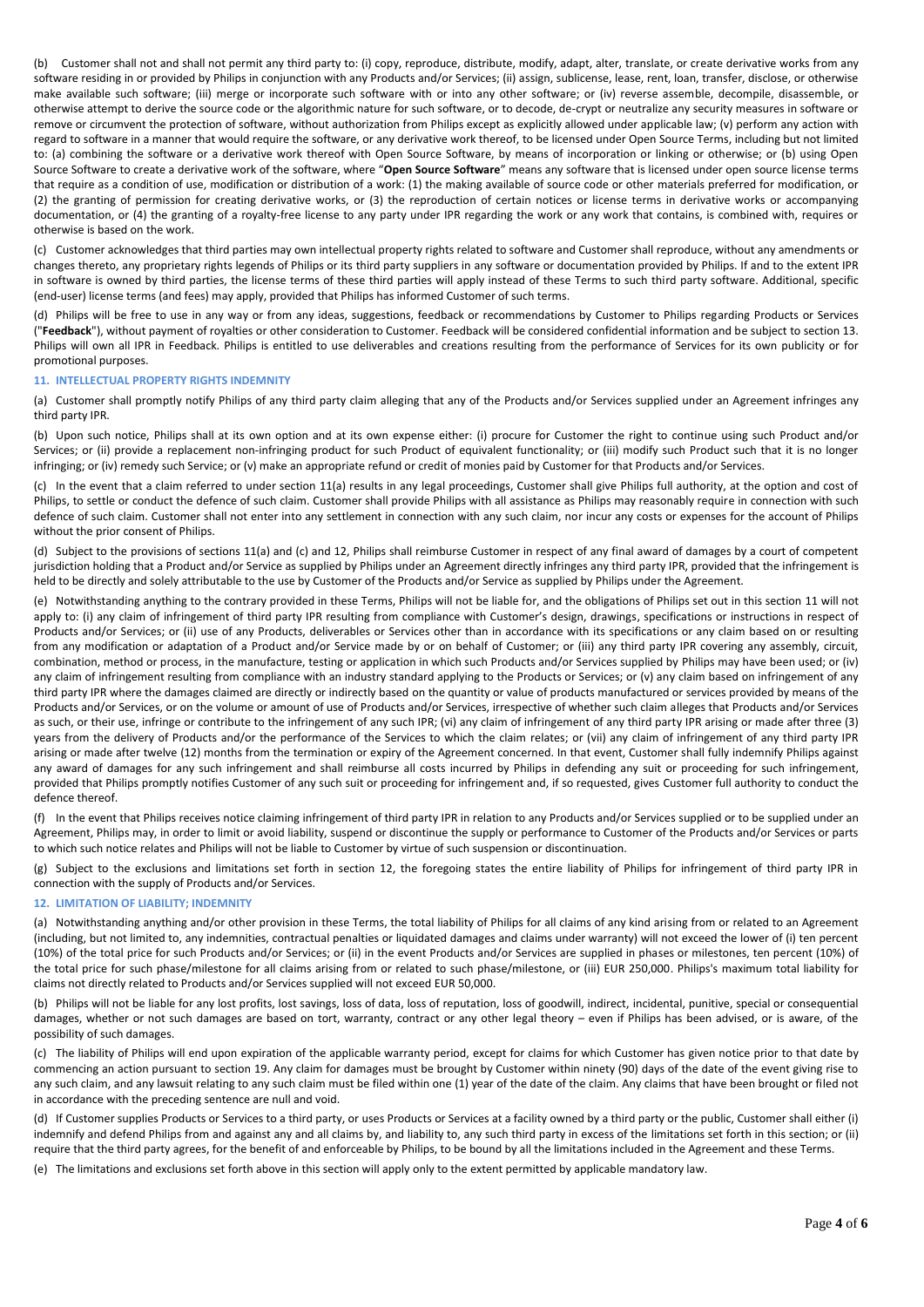# **13. CONFIDENTIALITY**

Customer shall treat any technical, commercial and financial information and data, and Feedback, disclosed to Customer by Philips as confidential and shall not disclose such information to any third party and shall not use any such information for any purpose other than as agreed by the Parties and in relation to the Offer and/or the Agreement.

#### **14. EXPORT/IMPORT CONTROLS**

(a) Customer acknowledges that certain transactions of Philips are subject to laws and regulations that prohibit export or diversion of certain products or technology to certain countries, entities or individuals, including the laws and regulations of the United Nations, the Organization for Security and Co-operation of Europe, the European Union and the United States of America ("**Export Regulations**"). The delivery, import, export, re-export or transfer of Products as well as technical assistance, training, investments, financial assistance, financing, brokering and license of technology will be subject in all respects to Export Regulations and to the jurisdiction of the relevant authorities responsible for Export Regulations. If the delivery of Products, Services or documentation is subject to the granting of an export or import license by certain governmental authorities or otherwise restricted or prohibited due to Export Regulations or import control regulations, Philips may suspend its obligations to Customer until such license is granted or for the duration of such restrictions or prohibitions. In the event that no such license can be obtained, or if the restriction of prohibition continues, Philips may decide, in its own discretion, to terminate the relevant order without incurring any liability towards Customer. Customer shall comply in all respects with the Export Regulations and with any export license applicable for the supply of Products and the performance of Services.

(b) Customer shall impose all export control restrictions to any third party if the Products are transferred or re-exported to third parties. Customer shall take all actions that may be reasonably necessary to ensure that such third party does not violate the Export Regulations. On the request of Philips and if required by applicable Export Regulations, Customer shall inform Philips of any export, resale or re-export of the Products in order to comply with Export Regulations and any other regulatory responsibilities governing the sale of the Products, including, requirements on traceability of Products that may apply to Philips. Neither Customer nor Philips shall provide any statement or certification in support of restrictive trade practices or boycotts.

#### **15. ASSIGNMENT AND SETOFF**

(a) Customer cannot assign any rights or obligations under any Agreement without the prior consent of Philips. Customer cannot withhold or reduce any payments or set off existing and future claims against any payments due for Products and/or Services sold under these Terms or any Agreement and agrees to pay the amounts hereunder regardless of any claimed set-off which may be asserted by Customer or on its behalf.

(b) Philips may delegate, assign or subcontract in part or in whole its obligations and rights (including receivables) under any Agreement to any of its affiliates or any third party without the prior consent of Customer, in which event Customer shall cooperate with Philips's efforts, including but not limited to, providing relevant information, executing documents and making payments to such accounts notified by Philips.

# **16. COMPLIANCE WITH LAWS**

(a) Customer shall at all times comply with all applicable laws, conduct its business honestly, without the use of corrupt practices or acts of bribery and at all times comply with laws on prevention of bribery, as well as any other law transforming from ratification of the OECD Convention on Combating Bribery of Foreign Public Officials in International Business Transactions (including the US Foreign Corrupt Practices Act). Customer shall not pay, provide, offer, promise or authorize to pay or provide anything of value, directly or indirectly, for the purpose of encouraging improper performance or gaining any improper advantage, whether in the public or private sector.

(b) Customer's failure to comply with any provision of this section is ground for immediate termination of any Agreement by Philips (or its respective affiliate(s)), without Philips incurring any liability towards Customer. In that event (i) Philips will be under no obligation to supply any Products and/or Services to Customer, (ii) Customer will be responsible for and shall indemnify Philips for any damages, claims, penalties or other losses (including attorneys' fees) that may be asserted against or incurred by Philips as a result of the breach by Customer of this section; and (iii) Philips will be entitled to any other remedies available at law or in equity. The terms of this section will survive any expiration or termination of an Agreement.

(c) Philips will only do business with those companies that respect the law and adhere to ethical standards and principles. Should Philips receive any information to the contrary, Philips will inform and Customer shall cooperate and provide whatever information is necessary to allow Philips to decide whether there is any basis to any allegation received and whether an Agreement should continue. Such information includes, but is not limited to, books, records, documents, or other files.

# **17. HEALTH AND SAFETY; RECALL**

(a) The Parties shall comply with all applicable legislation, rules and/or regulations on the health and safety of workers and/or employees, as well as health and safety of the public in the vicinity.

(b) Customer shall provide safe work surroundings for Personnel and other representatives and shall take those measures prescribed by law and any other measures necessary for the prevention of accidents at site and to ensure the health and safety of Personnel at the site. Customer shall timely inform Personnel of required safety precautions and advise Philips of all applicable site-specific health, safety, security and environmental requirements and procedures. Philips has the right, but not the obligation, to, from time to time, review and inspect applicable health, safety, security and environmental documentation, procedures and conditions at the site.

(c) Customer shall ensure that no hazardous materials are present at the site. If hazardous materials are present, Customer shall arrange for the appropriate removal and disposal thereof at its own expense. If, in the reasonable opinion of Philips, the health, safety, or security of Personnel or the site is, or may be, imperiled by security risks, terrorist acts or threats, the presence of or threat of exposure to hazardous materials, or unsafe working conditions, Philips may, in addition to other rights or remedies available to it, evacuate some or all Personnel from the site (with the reasonable assistance of Customer), suspend performance of all or any part of an Agreement, and/or remotely perform or supervise Services (if possible) with no further liability to Customer.

(d) Philips shall notify Customer if Philips becomes aware of: (i) conditions at the site differing materially from those disclosed by Customer, or (ii) previously unknown physical conditions at site differing materially from those ordinarily encountered and generally recognized as inherent in work of the character provided for in the Agreement. If any such conditions cause an increase in the cost of, or the time required for, performance by Philips of any part of the Agreement, the Parties shall make an equitable adjustment in price and schedule.

(e) Customer shall indemnify Philips for any damages, claims, penalties or other losses (including attorney's fees) that may be asserted against or are incurred by Philips relating to any hazardous materials which are or were (i) present in or about Customer's equipment or the site prior to the commencement of Philips's Services; (ii) improperly handled or disposed of by Customer or its employees, agents, contractors or subcontractors; or (iii) brought, generated, produced or released on site by a party other than Philips.

(f) If a recall, retrofit, update, withdrawal or any other remedial action related to any Product is required, Customer shall cooperate fully and shall provide such assistance as Philips may require. Customer shall keep accurate books and records to assure traceability of the Products in the event of a product recall.

#### **18. BREACH AND TERMINATION**

(a) An Agreement will automatically terminate at the end of the initial term. The Parties will review six (6) months prior to this termination whether to extend an Agreement and under what terms. An Agreement cannot be extended silently or automatically.

(b) Without prejudice to any rights or remedies Philips may have under an Agreement, these Terms or at law, Philips may, by notice to Customer, terminate with